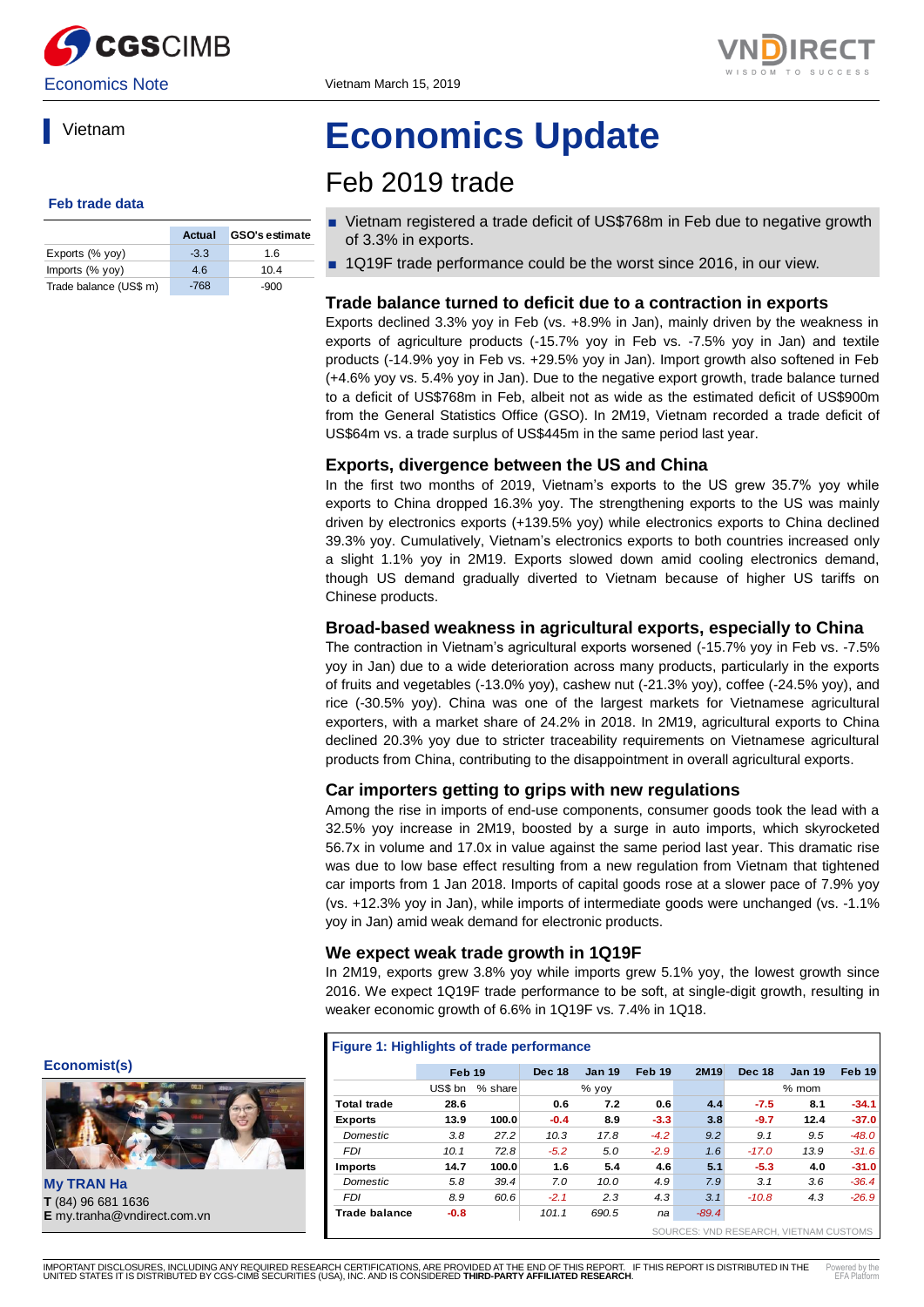











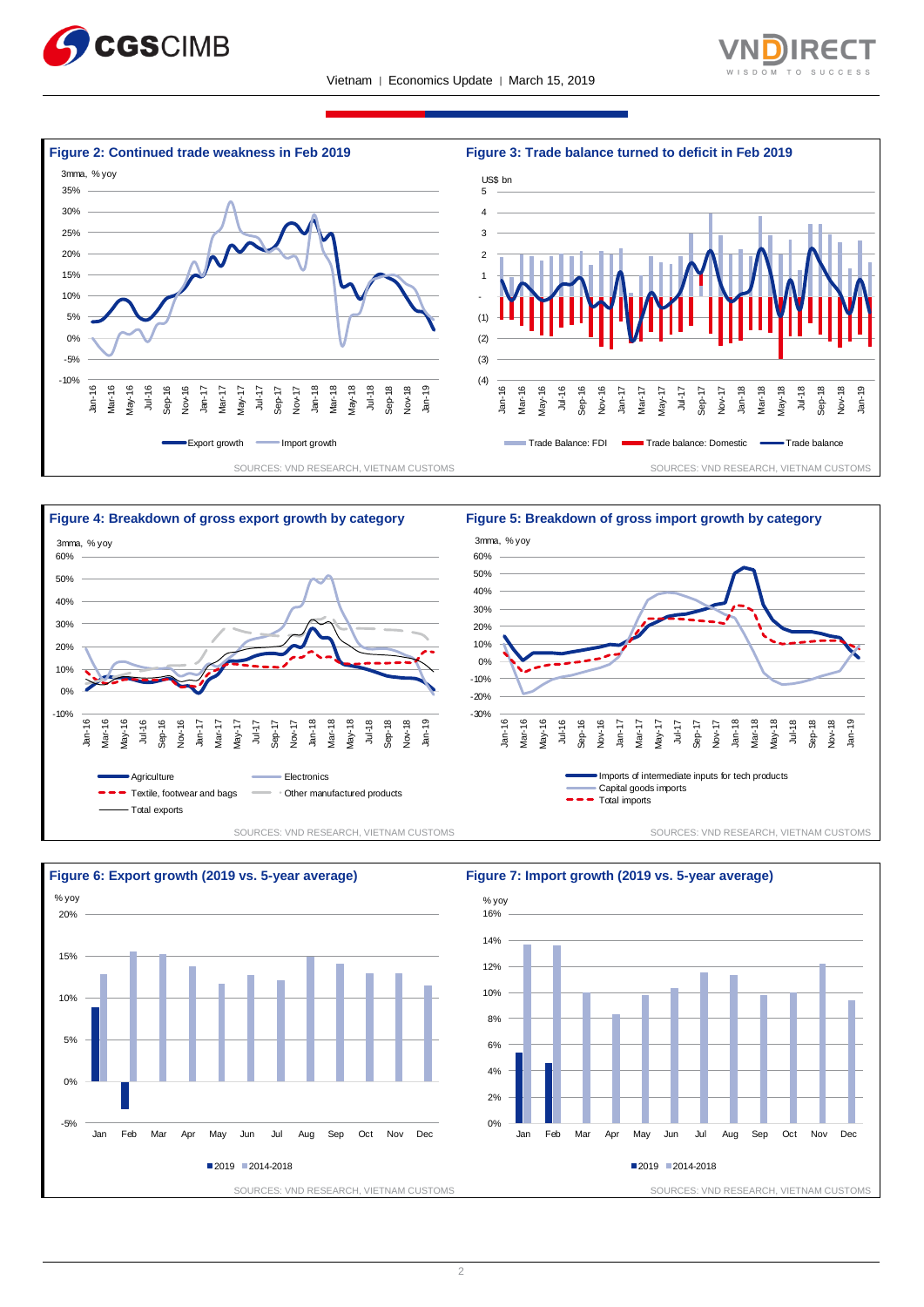



#### **DISCLAIMER**

The content of this report (including the views and opinions expressed therein, and the information comprised therein) has been prepared by and belongs to CGS-CIMB or CIMB Investment Bank Berhad ("CIMB"), as the case may be. Reports relating to a specific geographical area are produced and distributed by the corresponding CGS-CIMB entity as listed in the table below. Reports relating to Malaysia are produced and distributed by CIMB.

This report is not directed to, or intended for distribution to or use by, any person or entity who is a citizen or resident of or located in any locality, state, country or other jurisdiction where such distribution, publication, availability or use would be contrary to law or regulation.

By accepting this report, the recipient hereof represents and warrants that he is entitled to receive such report in accordance with the restrictions set forth below and agrees to be bound by the limitations contained herein (including the "Restrictions on Distributions" set out below). Any failure to comply with these limitations may constitute a violation of law. This publication is being supplied to you strictly on the basis that it will remain confidential. No part of this report may be (i) copied, photocopied, duplicated, stored or reproduced in any form by any means or (ii) redistributed or passed on, directly or indirectly, to any other person in whole or in part, for any purpose without the prior written consent of CGS-CIMB or CIMB, as the case may be.

The information contained in this research report is prepared from data believed to be correct and reliable at the time of issue of this report. CGS-CIMB or CIMB, as the case may be, may or may not issue regular reports on the subject matter of this report at any frequency and may cease to do so or change the periodicity of reports at any time. Neither CGS-CIMB nor CIMB has an obligation to update this report in the event of a material change to the information contained in this report. Neither CGS-CIMB nor CIMB accepts any, obligation to (i) check or ensure that the contents of this report remain current, reliable or relevant, (ii) ensure that the content of this report constitutes all the information a prospective investor may require, (iii) ensure the adequacy, accuracy, completeness, reliability or fairness of any views, opinions and information, and accordingly, CGS-CIMB and CIMB, their respective affiliates and related persons including China Galaxy International Financial Holdings Limited ("CGIFHL") and CIMB Group Sdn. Bhd. ("CIMBG") and their respective related corporations (and their respective directors, associates, connected persons and/or employees) shall not be liable in any manner whatsoever for any consequences (including but not limited to any direct, indirect or consequential losses, loss of profits and damages) of any reliance thereon or usage thereof. In particular, CGS-CIMB and CIMB disclaim all responsibility and liability for the views and opinions set out in this report.

Unless otherwise specified, this report is based upon sources which CGS-CIMB or CIMB, as the case may be, considers to be reasonable. Such sources will, unless otherwise specified, for market data, be market data and prices available from the main stock exchange or market where the relevant security is listed, or, where appropriate, any other market. Information on the accounts and business of company(ies) will generally be based on published statements of the company(ies), information disseminated by regulatory information services, other publicly available information and information resulting from our research.

Whilst every effort is made to ensure that statements of facts made in this report are accurate, all estimates, projections, forecasts, expressions of opinion and other subjective judgments contained in this report are based on assumptions considered to be reasonable as of the date of the document in which they are contained and must not be construed as a representation that the matters referred to therein will occur. Past performance is not a reliable indicator of future performance. The value of investments may go down as well as up and those investing may, depending on the investments in question, lose more than the initial investment. No report shall constitute an offer or an invitation by or on behalf of CGS-CIMB or CIMB, as the case may be, or any of their respective affiliates (including CGIFHL, CIMBG and their respective related corporations) to any person to buy or sell any investments.

CGS-CIMB, CIMB, their respective affiliates and related corporations (including CGIFHL, CIMBG and their respective related corporations) and/or their respective directors, associates, connected parties and/or employees may own or have positions in securities of the company(ies) covered in this research report or any securities related thereto and may from time to time add to or dispose of, or may be materially interested in, any such securities. Further, CGS-CIMB, CIMB, their respective affiliates and their respective related corporations (including CGIFHL, CIMBG and their respective related corporations) do and seek to do business with the company(ies) covered in this research report and may from time to time act as market maker or have assumed an underwriting commitment in securities of such company(ies), may sell them to or buy them from customers on a principal basis and may also perform or seek to perform significant investment banking, advisory, underwriting or placement services for or relating to such company(ies) as well as solicit such investment, advisory or other services from any entity mentioned in this report.

CGS-CIMB, CIMB or their respective affiliates (including CGIFHL, CIMBG and their respective related corporations) may enter into an agreement with the company(ies) covered in this report relating to the production of research reports. CGS-CIMB or CIMB, as the case may be, may disclose the contents of this report to the company(ies) covered by it and may have amended the contents of this report following such disclosure.

The analyst responsible for the production of this report hereby certifies that the views expressed herein accurately and exclusively reflect his or her personal views and opinions about any and all of the issuers or securities analysed in this report and were prepared independently and autonomously. No part of the compensation of the analyst(s) was, is, or will be directly or indirectly related to the inclusion of specific recommendations(s) or view(s) in this report. The analyst(s) who prepared this research report is prohibited from receiving any compensation, incentive or bonus based on specific investment banking transactions or for providing a specific recommendation for, or view of, a particular company. Information barriers and other arrangements may be established where necessary to prevent conflicts of interests arising. However, the analyst(s) may receive compensation that is based on his/their coverage of company(ies) in the performance of his/their duties or the performance of his/their recommendations and the research personnel involved in the preparation of this report may also participate in the solicitation of the businesses as described above. In reviewing this research report, an investor should be aware that any or all of the foregoing, among other things, may give rise to real or potential conflicts of interest. Additional information is, subject to the duties of confidentiality, available on request.

Reports relating to a specific geographical area are produced by the corresponding CGS-CIMB entity as listed in the table below. The term "CGS-CIMB" shall denote, where appropriate, the relevant entity distributing or disseminating the report in the particular jurisdiction referenced below, or, in every other case except as otherwise stated herein, CGS-CIMB Securities International Pte. Ltd. and its affiliates, subsidiaries and related corporations.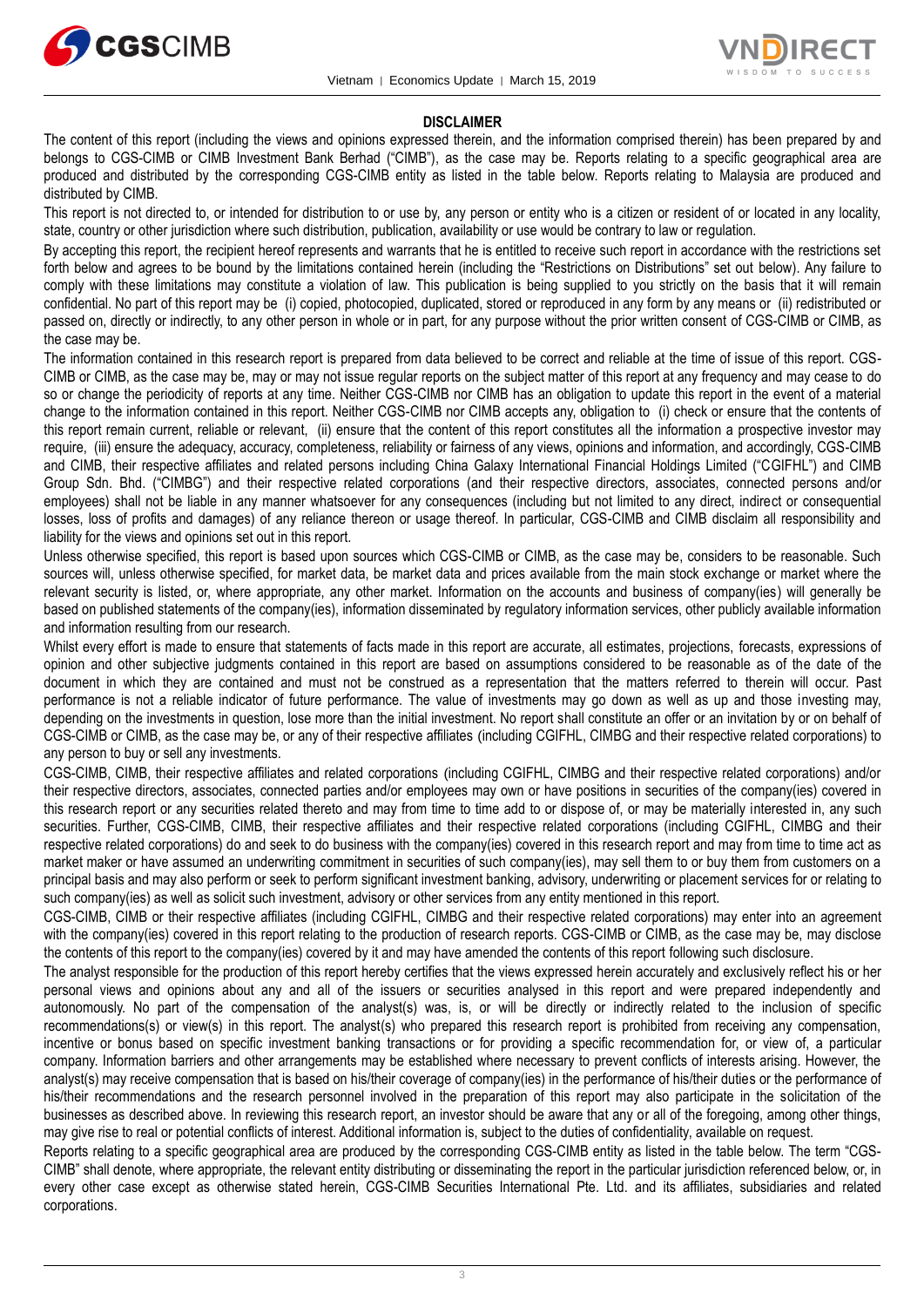

Vietnam │ Economics Update │ March 15, 2019



| Country     | <b>CGS-CIMB Entity</b>                                | Regulated by                                                    |
|-------------|-------------------------------------------------------|-----------------------------------------------------------------|
| Hong Kong   | CGS-CIMB Securities (Hong Kong) Limited               | Securities and Futures Commission Hong Kong                     |
| India       | CGS-CIMB Securities (India) Private Limited           | Securities and Exchange Board of India (SEBI)                   |
| Indonesia   | PT CGS-CIMB Sekuritas Indonesia                       | Financial Services Authority of Indonesia                       |
| Singapore   | CGS-CIMB Research Pte. Ltd.                           | Monetary Authority of Singapore                                 |
| South Korea | CGS-CIMB Securities (Hong Kong) Limited, Korea Branch | Financial Services Commission and Financial Supervisory Service |
| Thailand    | CGS-CIMB Securities (Thailand) Co. Ltd.               | Securities and Exchange Commission Thailand                     |

Reports relating to Malaysia are produced by CIMB as listed in the table below:

| じountrv  | CIMB<br>∃ntitv                               | .                                                        |
|----------|----------------------------------------------|----------------------------------------------------------|
| Malavsia | <b>CIME</b><br>Berhad<br>. Investment Bank F | $\cdots$<br>Malavsia<br>Commission<br>$\sim$<br>curities |

This report does not purport to contain all the information that a prospective investor may require. Neither CGS-CIMB or CIMB, as the case may be, nor any of their respective affiliates (including CGIFHL, CIMBG and their related corporations) make any guarantee, representation or warranty, express or implied, as to the adequacy, accuracy, completeness, reliability or fairness of any such information and opinion contained in this report. Neither CGS-CIMB or CIMB, as the case may be, nor any of their respective affiliates nor their related persons (including CGIFHL, CIMBG and their related corporations) shall be liable in any manner whatsoever for any consequences (including but not limited to any direct, indirect or consequential losses, loss of profits and damages) of any reliance thereon or usage thereof.

This report is general in nature and has been prepared for information purposes only. It is intended for circulation amongst CGS-CIMB's or CIMB's (as the case may be) clients generally and does not have regard to the specific investment objectives, financial situation and the particular needs of any specific person who may receive this report. The information and opinions in this report are not and should not be construed or considered as an offer, recommendation or solicitation to buy or sell the subject securities, related investments or other financial instruments or any derivative instrument, or any rights pertaining thereto.

Investors are advised to make their own independent evaluation of the information contained in this research report, consider their own individual investment objectives, financial situation and particular needs and consult their own professional and financial advisers as to the legal, business, financial, tax and other aspects before participating in any transaction in respect of the securities of company(ies) covered in this research report.

The securities of such company(ies) may not be eligible for sale in all jurisdictions or to all categories of investors.

**Australia:** Despite anything in this report to the contrary, this research is provided in Australia by CGS-CIMB Securities (Singapore) Pte. Ltd. and CGS-CIMB Securities (Hong Kong) Limited. This research is only available in Australia to persons who are "wholesale clients" (within the meaning of the Corporations Act 2001 (Cth) and is supplied solely for the use of such wholesale clients and shall not be distributed or passed on to any other person. You represent and warrant that if you are in Australia, you are a "wholesale client". This research is of a general nature only and has been prepared without taking into account the objectives, financial situation or needs of the individual recipient. CGS-CIMB Securities (Singapore) Pte. Ltd. and CGS-CIMB Securities (Hong Kong) Limited do not hold, and are not required to hold an Australian financial services license. CGS-CIMB Securities (Singapore) Pte. Ltd. and CGS-CIMB Securities (Hong Kong) Limited rely on "passporting" exemptions for entities appropriately licensed by the Monetary Authority of Singapore (under ASIC Class Order 03/1102) and the Securities and Futures Commission in Hong Kong (under ASIC Class Order 03/1103).

**Canada:** This research report has not been prepared in accordance with the disclosure requirements of Dealer Member Rule 3400 – Research Restrictions and Disclosure Requirements of the Investment Industry Regulatory Organization of Canada. For any research report distributed by CIBC, further disclosures related to CIBC conflicts of interest can be found at https://researchcentral.cibcwm.com .

**China:** For the purpose of this report, the People's Republic of China ("PRC") does not include the Hong Kong Special Administrative Region, the Macau Special Administrative Region or Taiwan. The distributor of this report has not been approved or licensed by the China Securities Regulatory Commission or any other relevant regulatory authority or governmental agency in the PRC. This report contains only marketing information. The distribution of this report is not an offer to buy or sell to any person within or outside PRC or a solicitation to any person within or outside of PRC to buy or sell any instruments described herein. This report is being issued outside the PRC to a limited number of institutional investors and may not be provided to any person other than the original recipient and may not be reproduced or used for any other purpose.

**France:** Only qualified investors within the meaning of French law shall have access to this report. This report shall not be considered as an offer to subscribe to, or used in connection with, any offer for subscription or sale or marketing or direct or indirect distribution of financial instruments and it is not intended as a solicitation for the purchase of any financial instrument.

**Germany:** This report is only directed at persons who are professional investors as defined in sec 31a(2) of the German Securities Trading Act (WpHG). This publication constitutes research of a non-binding nature on the market situation and the investment instruments cited here at the time of the publication of the information.

The current prices/yields in this issue are based upon closing prices from Bloomberg as of the day preceding publication. Please note that neither the German Federal Financial Supervisory Agency (BaFin), nor any other supervisory authority exercises any control over the content of this report.

**Hong Kong:** This report is issued and distributed in Hong Kong by CGS-CIMB Securities (Hong Kong) Limited ("CHK") which is licensed in Hong Kong by the Securities and Futures Commission for Type 1 (dealing in securities), Type 4 (advising on securities) and Type 6 (advising on corporate finance) activities. Any investors wishing to purchase or otherwise deal in the securities covered in this report should contact the Head of Sales at CGS-CIMB Securities (Hong Kong) Limited. The views and opinions in this research report are our own as of the date hereof and are subject to change. If the Financial Services and Markets Act of the United Kingdom or the rules of the Financial Conduct Authority apply to a recipient, our obligations owed to such recipient therein are unaffected. CHK has no obligation to update its opinion or the information in this research report. This publication is strictly confidential and is for private circulation only to clients of CHK.

**India:** This report is issued and distributed in India by CGS-CIMB Securities (India) Private Limited ("CGS-CIMB India"). CGS-CIMB India is a subsidiary of CGS-CIMB Securities International Pte. Ltd. which is in turn is a 50:50 joint venture company of CGIFHL and CIMBG. The details of the members of the group of companies of CGS-CIMB can be found at www.cgs-cimb.com, CGIFHL at www.chinastock.com.hk/en/ACG/ContactUs/index.aspx and CIMBG at www.cimb.com/en/who-we-are.html. CGS-CIMB India is registered with the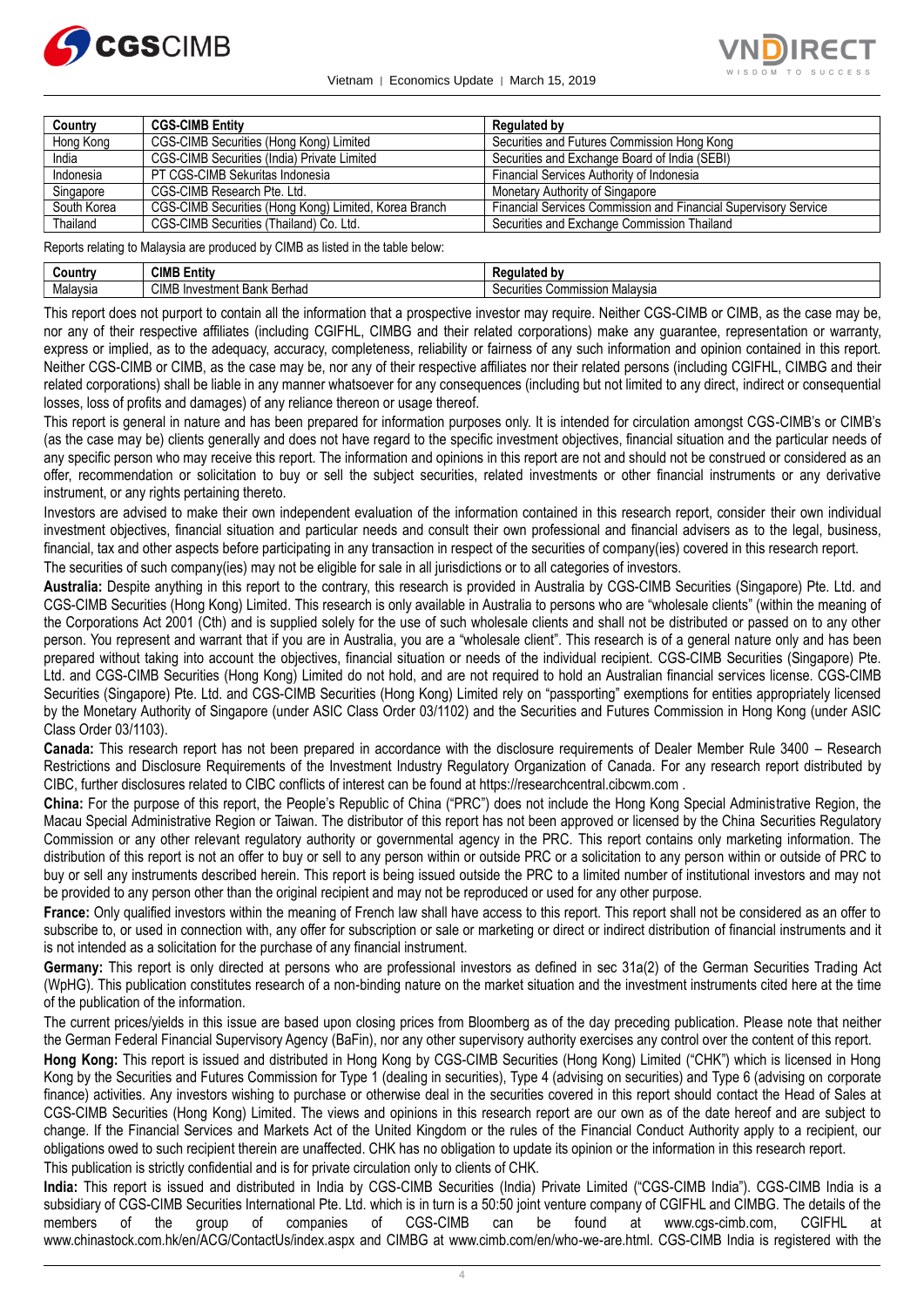



National Stock Exchange of India Limited and BSE Limited as a trading and clearing member (Merchant Banking Number: INM000012037) under the Securities and Exchange Board of India (Stock Brokers and Sub-Brokers) Regulations, 1992. In accordance with the provisions of Regulation 4(g) of the Securities and Exchange Board of India (Investment Advisers) Regulations, 2013, CGS-CIMB India is not required to seek registration with the Securities and Exchange Board of India ("SEBI") as an Investment Adviser. CGS-CIMB India is registered with SEBI (SEBI Registration Number: INZ000157134) as a Research Analyst (INH000000669) pursuant to the SEBI (Research Analysts) Regulations, 2014 ("Regulations").

This report does not take into account the particular investment objectives, financial situations, or needs of the recipients. It is not intended for and does not deal with prohibitions on investment due to law/jurisdiction issues etc. which may exist for certain persons/entities. Recipients should rely on their own investigations and take their own professional advice before investment.

The report is not a "prospectus" as defined under Indian Law, including the Companies Act, 2013, and is not, and shall not be, approved by, or filed or registered with, any Indian regulator, including any Registrar of Companies in India, SEBI, any Indian stock exchange, or the Reserve Bank of India. No offer, or invitation to offer, or solicitation of subscription with respect to any such securities listed or proposed to be listed in India is being made, or intended to be made, to the public, or to any member or section of the public in India, through or pursuant to this report.

The research analysts, strategists or economists principally responsible for the preparation of this research report are segregated from the other activities of CGS-CIMB India and they have received compensation based upon various factors, including quality, accuracy and value of research, firm profitability or revenues, client feedback and competitive factors. Research analysts', strategists' or economists' compensation is not linked to investment banking or capital markets transactions performed or proposed to be performed by CGS-CIMB India or its affiliates.

CGS-CIMB India does not have actual / beneficial ownership of 1% or more securities of the subject company in this research report, at the end of the month immediately preceding the date of publication of this research report. However, since affiliates of CGS-CIMB are engaged in the financial services business, they might have in their normal course of business financial interests or actual / beneficial ownership of one per cent or more in various companies including the subject company in this research report.

CGS-CIMB or its associates, may: (a) from time to time, have long or short position in, and buy or sell the securities of the subject company in this research report; or (b) be engaged in any other transaction involving such securities and earn brokerage or other compensation or act as a market maker in the financial instruments of the subject company in this research report or act as an advisor or lender/borrower to such company or may have any other potential conflict of interests with respect to any recommendation and other related information and opinions.

CGS-CIMB India, its associates and the analyst engaged in preparation of this research report have not received any compensation for investment banking, merchant banking or brokerage services from the subject company mentioned in the research report in the past 12 months.

CGS-CIMB India, its associates and the analyst engaged in preparation of this research report have not managed or co-managed public offering of securities for the subject company mentioned in the research report in the past 12 months. The analyst from CGS-CIMB India engaged in preparation of this research report or his/her relative (a) do not have any financial interests in the subject company mentioned in this research report; (b) do not own 1% or more of the equity securities of the subject company mentioned in the research report as of the last day of the month preceding the publication of the research report; (c) do not have any material conflict of interest at the time of publication of the research report.

**Indonesia:** This report is issued and distributed by PT CGS-CIMB Sekuritas Indonesia ("CGS-CIMB Indonesia"). The views and opinions in this research report are our own as of the date hereof and are subject to change. CGS-CIMB Indonesia has no obligation to update its opinion or the information in this research report. Neither this report nor any copy hereof may be distributed in Indonesia or to any Indonesian citizens wherever they are domiciled or to Indonesian residents except in compliance with applicable Indonesian capital market laws and regulations.

This research report is not an offer of securities in Indonesia. The securities referred to in this research report have not been registered with the Financial Services Authority (Otoritas Jasa Keuangan) pursuant to relevant capital market laws and regulations, and may not be offered or sold within the territory of the Republic of Indonesia or to Indonesian citizens through a public offering or in circumstances which constitute an offer within the meaning of the Indonesian capital market law and regulations.

**Ireland:** CGS-CIMB is not an investment firm authorised in the Republic of Ireland and no part of this document should be construed as CGS-CIMB acting as, or otherwise claiming or representing to be, an investment firm authorised in the Republic of Ireland.

**Malaysia:** This report is distributed in Malaysia by CIMB solely for the benefit of and for the exclusive use of our clients. Recipients of this report are to contact CIMB, at 17th Floor Menara CIMB No. 1 Jalan Stesen Sentral 2, Kuala Lumpur Sentral 50470 Kuala Lumpur, Malaysia, in respect of any matters arising from or in connection with this report. CIMB has no obligation to update, revise or reaffirm its opinion or the information in this research reports after the date of this report.

**New Zealand:** In New Zealand, this report is for distribution only to persons who are wholesale clients pursuant to section 5C of the Financial Advisers Act 2008.

**Singapore:** This report is issued and distributed by CGS-CIMB Research Pte Ltd ("CGS-CIMBR"). CGS-CIMBR is a financial adviser licensed under the Financial Advisers Act, Cap 110 ("FAA") for advising on investment products, by issuing or promulgating research analyses or research reports, whether in electronic, print or other form. Accordingly CGS-CIMBR is a subject to the applicable rules under the FAA unless it is able to avail itself to any prescribed exemptions.

Recipients of this report are to contact CGS-CIMB Research Pte Ltd, 50 Raffles Place, #16-02 Singapore Land Tower, Singapore in respect of any matters arising from, or in connection with this report. CGS-CIMBR has no obligation to update its opinion or the information in this research report. This publication is strictly confidential and is for private circulation only. If you have not been sent this report by CGS-CIMBR directly, you may not rely, use or disclose to anyone else this report or its contents.

If the recipient of this research report is not an accredited investor, expert investor or institutional investor, CGS-CIMBR accepts legal responsibility for the contents of the report without any disclaimer limiting or otherwise curtailing such legal responsibility. If the recipient is an accredited investor, expert investor or institutional investor, the recipient is deemed to acknowledge that CGS-CIMBR is exempt from certain requirements under the FAA and its attendant regulations, and as such, is exempt from complying with the following :

(a) Section 25 of the FAA (obligation to disclose product information);

(b) Section 27 (duty not to make recommendation with respect to any investment product without having a reasonable basis where you may be reasonably expected to rely on the recommendation) of the FAA;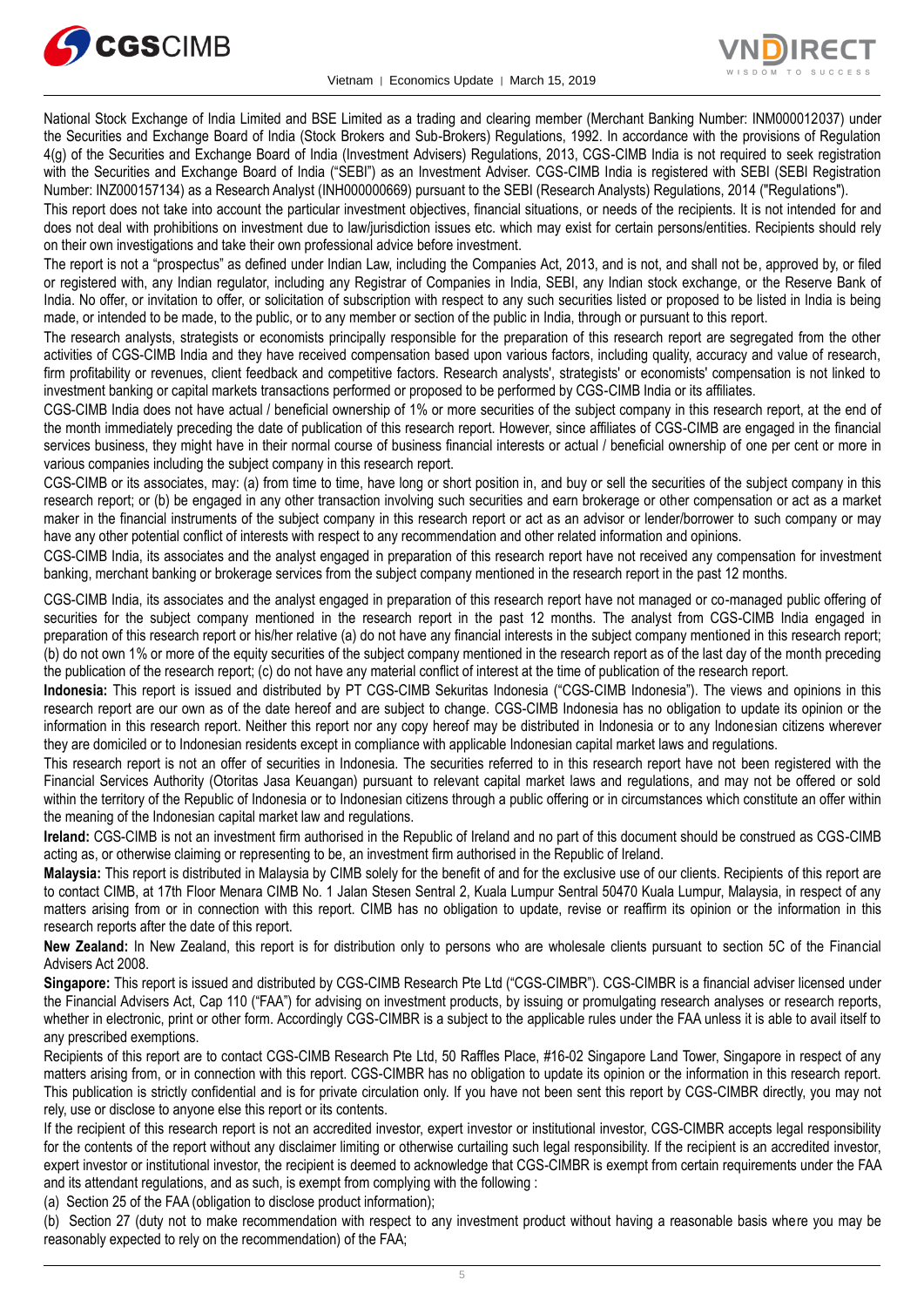



- (c) MAS Notice on Information to Clients and Product Information Disclosure [Notice No. FAA-N03];
- (d) MAS Notice on Recommendation on Investment Products [Notice No. FAA-N16];
- (e) Section 36 (obligation on disclosure of interest in specified products), and

(f) any other laws, regulations, notices, directive, guidelines, circulars and practice notes which are relates to the above, to the extent permitted by applicable laws, as may be amended from time to time, and any other laws, regulations, notices, directive, guidelines, circulars, and practice notes as we may notify you from time to time. In addition, the recipient who is an accredited investor, expert investor or institutional investor acknowledges that as CGS-CIMBR is exempt from Section 27 of the FAA, the recipient will also not be able to file a civil claim against CGS-CIMBR for any loss or damage arising from the recipient's reliance on any recommendation made by CGS-CIMBR which would otherwise be a right that is available to the recipient under Section 27 of the FAA, the recipient will also not be able to file a civil claim against CGS-CIMBR for any loss or damage arising from the recipient's reliance on any recommendation made by CGS-CIMBR which would otherwise be a right that is available to the recipient under Section 27 of the FAA.

CGS-CIMBR, its affiliates and related corporations, their directors, associates, connected parties and/or employees may own or have positions in specified products of the company(ies) covered in this research report or any specified products related thereto and may from time to time add to or dispose of, or may be materially interested in, any such specified products. Further, CGS-CIMBR, its affiliates and its related corporations do and seek to do business with the company(ies) covered in this research report and may from time to time act as market maker or have assumed an underwriting commitment in specified products of such company(ies), may sell them to or buy them from customers on a principal basis and may also perform or seek to perform significant investment banking, advisory, underwriting or placement services for or relating to such company(ies) as well as solicit such investment, advisory or other services from any entity mentioned in this report.

**South Korea:** This report is issued and distributed in South Korea by CGS-CIMB Securities (Hong Kong) Limited, Korea Branch ("CGS-CIMB Korea") which is licensed as a cash equity broker, and regulated by the Financial Services Commission and Financial Supervisory Service of Korea. In South Korea, this report is for distribution only to professional investors under Article 9(5) of the Financial Investment Services and Capital Market Act of Korea ("FSCMA").

**Spain:** This document is a research report and it is addressed to institutional investors only. The research report is of a general nature and not personalised and does not constitute investment advice so, as the case may be, the recipient must seek proper advice before adopting any investment decision. This document does not constitute a public offering of securities.

CGS-CIMB is not registered with the Spanish Comision Nacional del Mercado de Valores to provide investment services.

**Sweden:** This report contains only marketing information and has not been approved by the Swedish Financial Supervisory Authority. The distribution of this report is not an offer to sell to any person in Sweden or a solicitation to any person in Sweden to buy any instruments described herein and may not be forwarded to the public in Sweden.

**Switzerland:** This report has not been prepared in accordance with the recognized self-regulatory minimal standards for research reports of banks issued by the Swiss Bankers' Association (Directives on the Independence of Financial Research).

**Thailand:** This report is issued and distributed by CGS-CIMB Securities (Thailand) Co. Ltd. ("CGS-CIMB Thailand") based upon sources believed to be reliable (but their accuracy, completeness or correctness is not guaranteed). The statements or expressions of opinion herein were arrived at after due and careful consideration for use as information for investment. Such opinions are subject to change without notice and CGS-CIMB Thailand has no obligation to update its opinion or the information in this research report.

CGS-CIMB Thailand may act or acts as Market Maker, and issuer and offerer of Derivative Warrants and Structured Note which may have the following securities as its underlying securities. Investors should carefully read and study the details of the derivative warrants in the prospectus before making investment decisions.

AAV, ADVANC, AMATA, AOT, AP, BANPU, BBL, BCH, BCP, BCPG, BDMS, BEAUTY, BEM, BGRIM, BJC, BH, BLA, BLAND, BPP, BTS, CBG, CENTEL, CHG, CK, CKP, COM7, CPALL, CPF, CPN, DELTA, DTAC, EA, EGCO, EPG, ERW, ESSO, GGC, GFPT, GLOBAL, GLOW, GPSC, GUNKUL, HANA, HMPRO, INTUCH, IRPC, ITD, IVL, KBANK, KCE, KKP, KTB, KTC, LH, LPN, MAJOR, MEGA, MINT, MTLS, ORI, PRM, PSH, PSL, PTG, PTT, PTTEP, PTTGC, QH, RATCH, ROBINS, RS, SAWAD, SCB, SCC, SGP, SIRI, SPALI, SPRC, STA, STEC, SUPER, TASCO, TCAP, THAI, THANI, TISCO, TKN, TMB, TOA, TOP, TPIPL, TPIPP, TRUE, TTW, TU, TVO, UV, WHA, WHAUP, WORK.

#### **Corporate Governance Report:**

The disclosure of the survey result of the Thai Institute of Directors Association ("IOD") regarding corporate governance is made pursuant to the policy of the Office of the Securities and Exchange Commission. The survey of the IOD is based on the information of a company listed on the Stock Exchange of Thailand and the Market for Alternative Investment disclosed to the public and able to be accessed by a general public investor. The result, therefore, is from the perspective of a third party. It is not an evaluation of operation and is not based on inside information.

The survey result is as of the date appearing in the Corporate Governance Report of Thai Listed Companies. As a result, the survey result may be changed after that date. CGS-CIMB Thailand does not confirm nor certify the accuracy of such survey result.

| <b>Soore</b><br>:Range | 100<br>90     | ٥n<br>0C<br>ou<br>ບະ | 70<br>$\overline{\phantom{a}}$<br>. | $\overline{\phantom{a}}$<br>"<br>۱٬۱۸<br>'U or<br>◡◠<br>-- | <b>HAOU</b><br>urvev<br>.No<br>nesu. |
|------------------------|---------------|----------------------|-------------------------------------|------------------------------------------------------------|--------------------------------------|
| . .<br>Description:    | <br>-xcellent | 000نا<br>۷ar<br>আ    | Good                                | N/L<br>IN/M                                                |                                      |

**United Arab Emirates:** The distributor of this report has not been approved or licensed by the UAE Central Bank or any other relevant licensing authorities or governmental agencies in the United Arab Emirates. This report is strictly private and confidential and has not been reviewed by, deposited or registered with UAE Central Bank or any other licensing authority or governmental agencies in the United Arab Emirates. This report is being issued outside the United Arab Emirates to a limited number of institutional investors and must not be provided to any person other than the original recipient and may not be reproduced or used for any other purpose. Further, the information contained in this report is not intended to lead to the sale of investments under any subscription agreement or the conclusion of any other contract of whatsoever nature within the territory of the United Arab Emirates.

**United Kingdom and European Economic Area (EEA):** In the United Kingdom and European Economic Area, this material is also being distributed by CGS-CIMB Securities (UK) Limited ("CGS-CIMB UK"). CGS-CIMB UK is authorized and regulated by the Financial Conduct Authority and its registered office is at 27 Knightsbridge, London, SW1X7YB. The material distributed by CGS-CIMB UK has been prepared in accordance